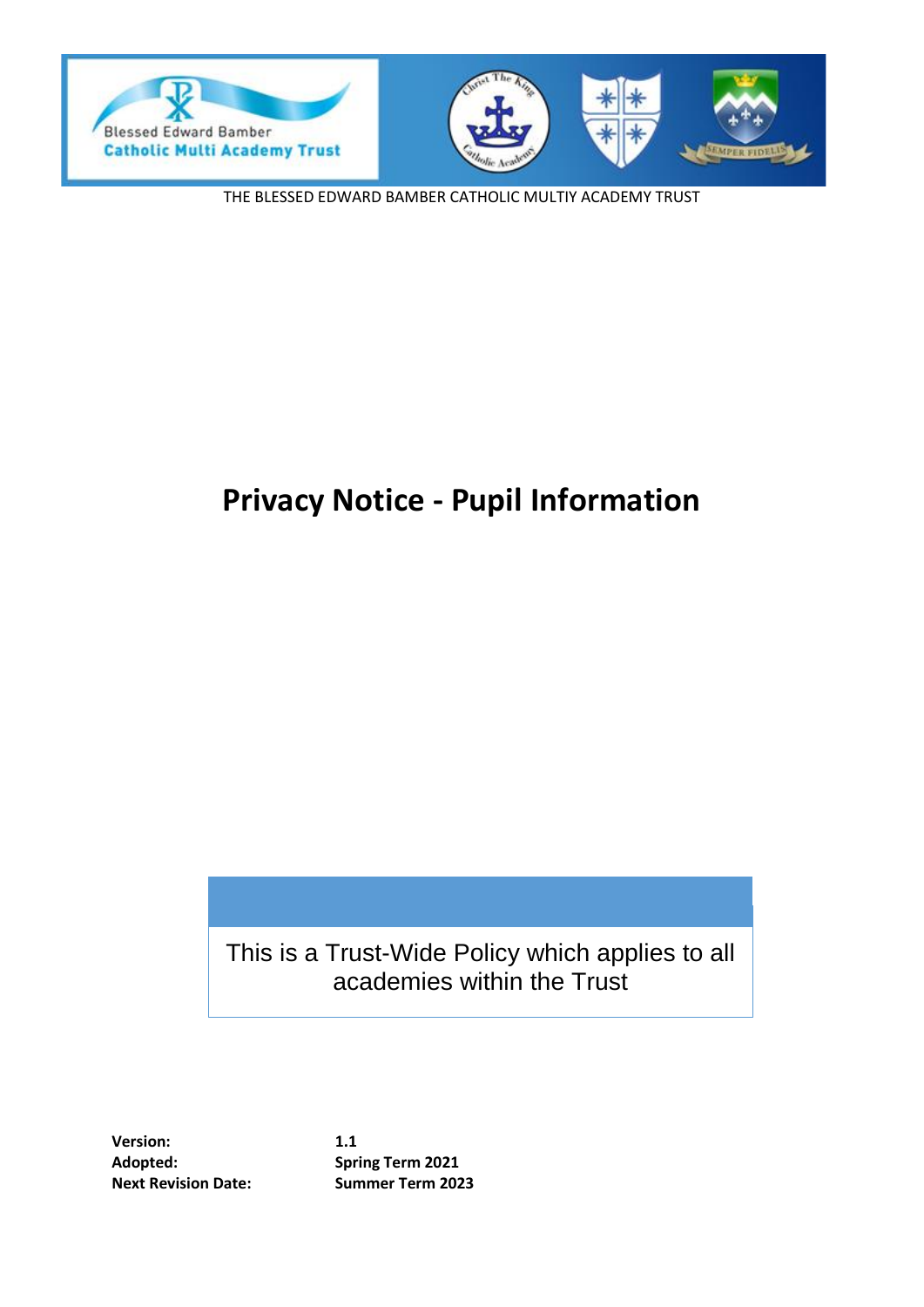## **Privacy Notice – How we use pupil information**

### **How we collect pupil information**

We collect pupil information via registration forms at the start of the academic year and common transfer files (CTF) from previous schools. Personal information will also be captured throughout the academic year as part of the general course of delivering education.

Pupil data is essential for the schools' operational use. Whilst the majority of pupil information you provide to us is mandatory, some of it is requested on a voluntary basis. In order to comply with the data protection legislation, we will inform you at the point of collection whether you are required to provide certain pupil information to us or if you have a choice in this.

#### **Categories of information**

The categories of pupil information that we collect, hold and share include:

- Personal information (such as name, unique pupil number and address)
- Characteristics (such as ethnicity, language, nationality, country of birth and free school meal eligibility)
- Safeguarding information (such as court orders and professional involvement)
- Attendance information (such as sessions attended, number of absences and absence reasons)
- Assessment and attainment information (such as test, mock and exam results)
- Medical and administration (such as doctors information, child health, dental health, allergies, medication and dietary requirements)
- Special educational needs information (including the needs and ranking)
- Behavioural information (such as exclusions and any relevant alternative provision put in place)
- Post-16 learning information
- Video information captured by CCTV for security purposes
- Biometric information

## **Why we collect and use this information**

We use the pupil data to:

- Support pupil learning
- Monitor and report on pupil progress
- Provide appropriate pastoral care
- Keep children safe (food allergies, or emergency contact details)
- Meet the statutory duties placed upon us for DfE data collections
- Comply with other statutory requirements (data protection, health & safety)

#### **The lawful basis on which we use this information**

We collect and use the majority of our pupil information under the lawful basis of article 6(1)(e) public task because we process it to enable the provision of education which is both in the public interest and has a clear basis in law.

We also collect and use selected pupil information under the lawful basis of article 6(1)(c) legal obligation as it is necessary for us to comply with the law e.g. census returns to the Department for